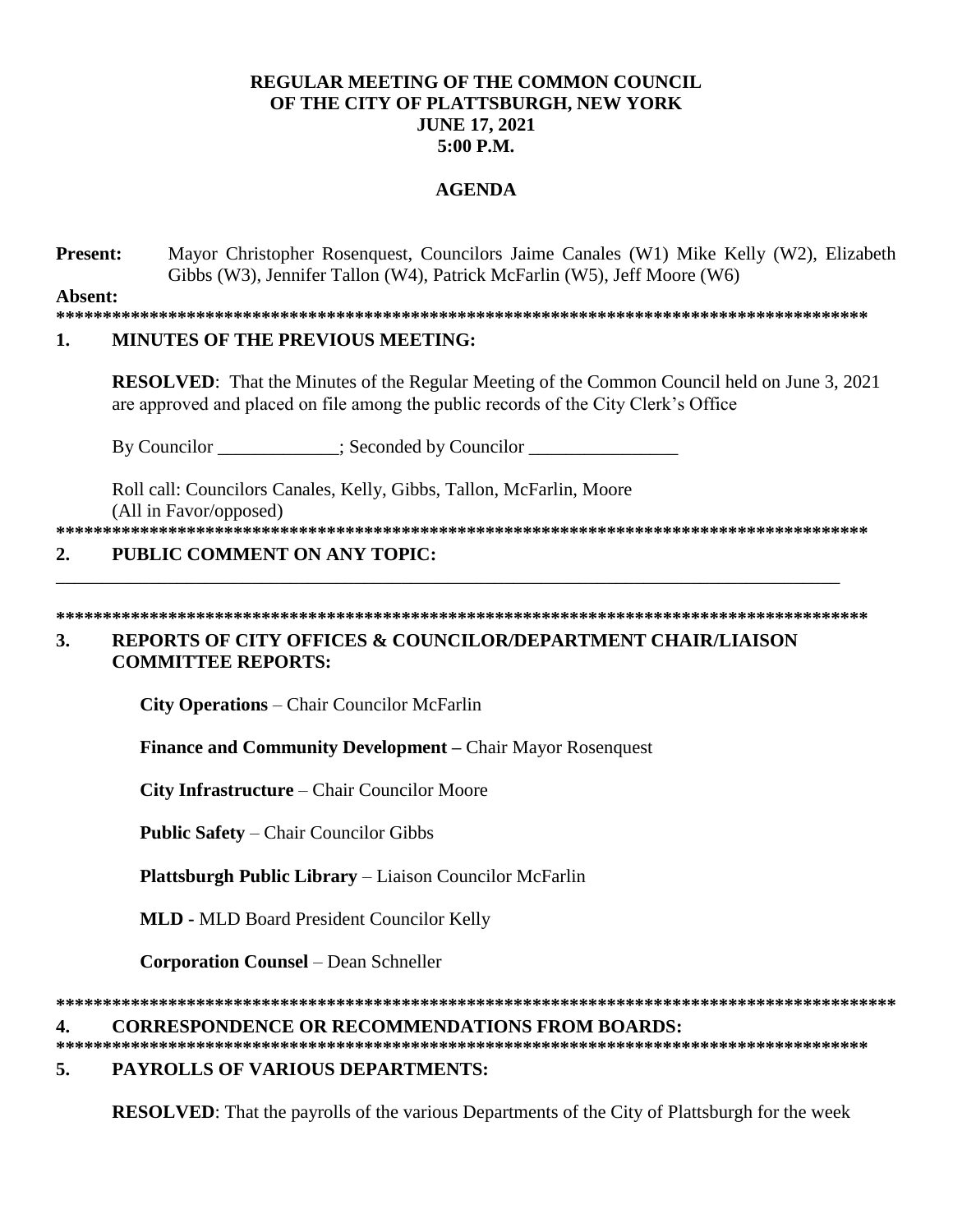ending June 16, 2021 in the amount of **\$ 564,593.06\_** are authorized and allowed and the Mayor and the City Clerk are hereby empowered and directed to sign warrants drawn on the City Chamberlain for the payment thereof.

By Councilor \_\_\_\_\_\_\_\_\_\_\_; Seconded by Councilor \_\_\_\_\_\_\_\_\_\_\_\_\_\_\_\_\_\_\_\_\_\_\_\_\_\_\_\_\_\_\_\_\_

Roll call: Councilors Canales, Kelly, Gibbs, Tallon, McFarlin, Moore (All in Favor/opposed)

**\*\*\*\*\*\*\*\*\*\*\*\*\*\*\*\*\*\*\*\*\*\*\*\*\*\*\*\*\*\*\*\*\*\*\*\*\*\*\*\*\*\*\*\*\*\*\*\*\*\*\*\*\*\*\*\*\*\*\*\*\*\*\*\*\*\*\*\*\*\*\*\*\*\*\*\*\*\*\*\*\*\*\*\*\*\*\*** 

#### **6. AUDIT OF CLAIMS:**

**RESOLVED**: That the bills Audited by the Common Council for the week ending June 18, 2021 in the amount of \$ **381,265.40** are authorized and allowed and the Mayor and City Clerk are hereby authorized and directed to sign warrants drawn on the City Chamberlain for the payment thereof.

By Councilor \_\_\_\_\_\_\_\_\_\_; Seconded by Councilor \_\_\_\_\_\_\_\_\_\_\_\_\_\_\_\_\_\_\_\_\_\_\_\_\_\_\_\_\_\_\_\_\_

Roll call: Councilors Canales, Kelly, Gibbs, Tallon, McFarlin, Moore (All in Favor/opposed) **\*\*\*\*\*\*\*\*\*\*\*\*\*\*\*\*\*\*\*\*\*\*\*\*\*\*\*\*\*\*\*\*\*\*\*\*\*\*\*\*\*\*\*\*\*\*\*\*\*\*\*\*\*\*\*\*\*\*\*\*\*\*\*\*\*\*\*\*\*\*\*\*\*\*\*\*\*\*\*\*\*\*\*\*\*\*\***

#### **7. OTHER ITEMS:**

**The Infrastructure Committee requested Resolutions #7.136-7.143 be placed on the agenda.**

## **7.136 AUTHORIZING REVISING CAPITAL PROJECT H5110.80 – 2021 STREET RESURFACING**

By Councilor \_\_\_\_\_\_\_\_\_\_; Seconded by Councilor \_\_\_\_\_\_\_\_\_\_\_\_\_\_\_\_\_\_\_\_\_\_\_\_\_\_\_\_\_\_\_\_\_

Discussion:

Roll call: Councilors Canales, Kelly, Gibbs, Tallon, McFarlin, Moore

| <b>ACTION TAKEN:</b> Adopted |  | Defeated | Withdrawn | Tabled |
|------------------------------|--|----------|-----------|--------|
|------------------------------|--|----------|-----------|--------|

Follow up Action:

**\*\*\*\*\*\*\*\*\*\*\*\*\*\*\*\*\*\*\*\*\*\*\*\*\*\*\*\*\*\*\*\*\*\*\*\*\*\*\*\*\*\*\*\*\*\*\*\*\*\*\*\*\*\*\*\*\*\*\*\*\*\*\*\*\*\*\*\*\*\*\*\*\*\*\*\*\*\*\*\*\*\*\*\*\*\*\*\*\*\***

# **7.137 AUTHORIZING REVISING CAPITAL PROJECT H5110.79 – 2021 EQUIPMENT PURCHASE**

By Councilor \_\_\_\_\_\_\_\_\_\_; Seconded by Councilor \_\_\_\_\_\_\_\_\_\_\_\_\_\_\_\_\_\_\_\_\_\_\_\_\_\_\_\_\_\_\_\_\_

Discussion:

| Roll call: Councilors Canales, Kelly, Gibbs, Tallon, McFarlin, Moore |  |  |  |  |  |  |  |
|----------------------------------------------------------------------|--|--|--|--|--|--|--|
|----------------------------------------------------------------------|--|--|--|--|--|--|--|

| <b>ACTION TAKEN:</b> Adopted |  | Defeated | Withdrawn | Tabled |
|------------------------------|--|----------|-----------|--------|
|------------------------------|--|----------|-----------|--------|

Follow up Action:

**\*\*\*\*\*\*\*\*\*\*\*\*\*\*\*\*\*\*\*\*\*\*\*\*\*\*\*\*\*\*\*\*\*\*\*\*\*\*\*\*\*\*\*\*\*\*\*\*\*\*\*\*\*\*\*\*\*\*\*\*\*\*\*\*\*\*\*\*\*\*\*\*\*\*\*\*\*\*\*\*\*\*\*\*\*\*\*\*\*\* 7.138 AUTHORIZING REVISING CAPITAL PROJECT H5110.77 – 2021 STREET**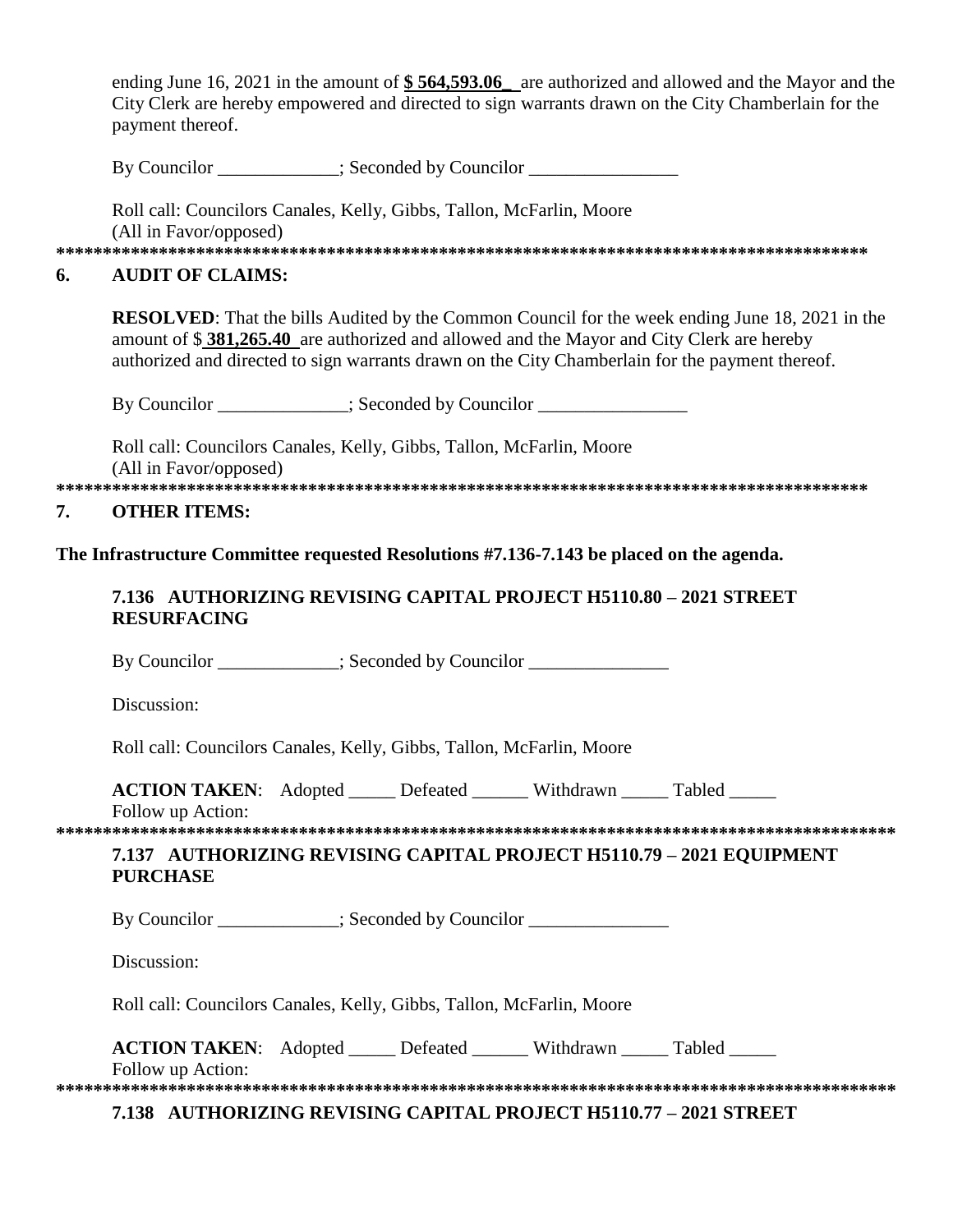# **RESURFACING**

| By Councilor ____________; Seconded by Councilor _______________________________                     |  |                                                                    |  |
|------------------------------------------------------------------------------------------------------|--|--------------------------------------------------------------------|--|
| Discussion:                                                                                          |  |                                                                    |  |
| Roll call: Councilors Canales, Kelly, Gibbs, Tallon, McFarlin, Moore                                 |  |                                                                    |  |
| <b>ACTION TAKEN:</b> Adopted _____ Defeated ______ Withdrawn _____ Tabled _____<br>Follow up Action: |  |                                                                    |  |
| <b>IMPROVEMENTS</b>                                                                                  |  | 7.139 AWARD OF CONTRACT 2M WRRF DISINFECTION AND ODOR CONTROL      |  |
| By Councilor ___________; Seconded by Councilor ______________                                       |  |                                                                    |  |
| Discussion:                                                                                          |  |                                                                    |  |
| Roll call: Councilors Canales, Kelly, Gibbs, Tallon, McFarlin, Moore                                 |  |                                                                    |  |
| <b>ACTION TAKEN:</b> Adopted _____ Defeated ______ Withdrawn _____ Tabled _____<br>Follow up Action: |  |                                                                    |  |
| <b>IMPROVEMENTS</b>                                                                                  |  | 7.140 AWARD OF CONTRACT 2E WRRF DISINFECTION AND ODOR CONTROL      |  |
| By Councilor ___________; Seconded by Councilor ______________                                       |  |                                                                    |  |
| Discussion:                                                                                          |  |                                                                    |  |
| Roll call: Councilors Canales, Kelly, Gibbs, Tallon, McFarlin, Moore                                 |  |                                                                    |  |
| <b>ACTION TAKEN:</b> Adopted _____ Defeated ______ Withdrawn _____ Tabled _____<br>Follow up Action: |  |                                                                    |  |
| <b>IMPROVEMENTS</b>                                                                                  |  | 7.141 AWARD OF CONTRACT 2G WRRF DISINFECTION AND ODOR CONTROL      |  |
| By Councilor ___________; Seconded by Councilor _______________                                      |  |                                                                    |  |
| Discussion:                                                                                          |  |                                                                    |  |
| Roll call: Councilors Canales, Kelly, Gibbs, Tallon, McFarlin, Moore                                 |  |                                                                    |  |
| ACTION TAKEN: Adopted _____ Defeated ______ Withdrawn _____ Tabled _____<br>Follow up Action:        |  |                                                                    |  |
| #2017-8 - FINAL ONE YEAR EXTENSION                                                                   |  | 7.142 AWARD OF CONTRACT HAULING OF SLUDGE FROM THE WRRF – CONTRACT |  |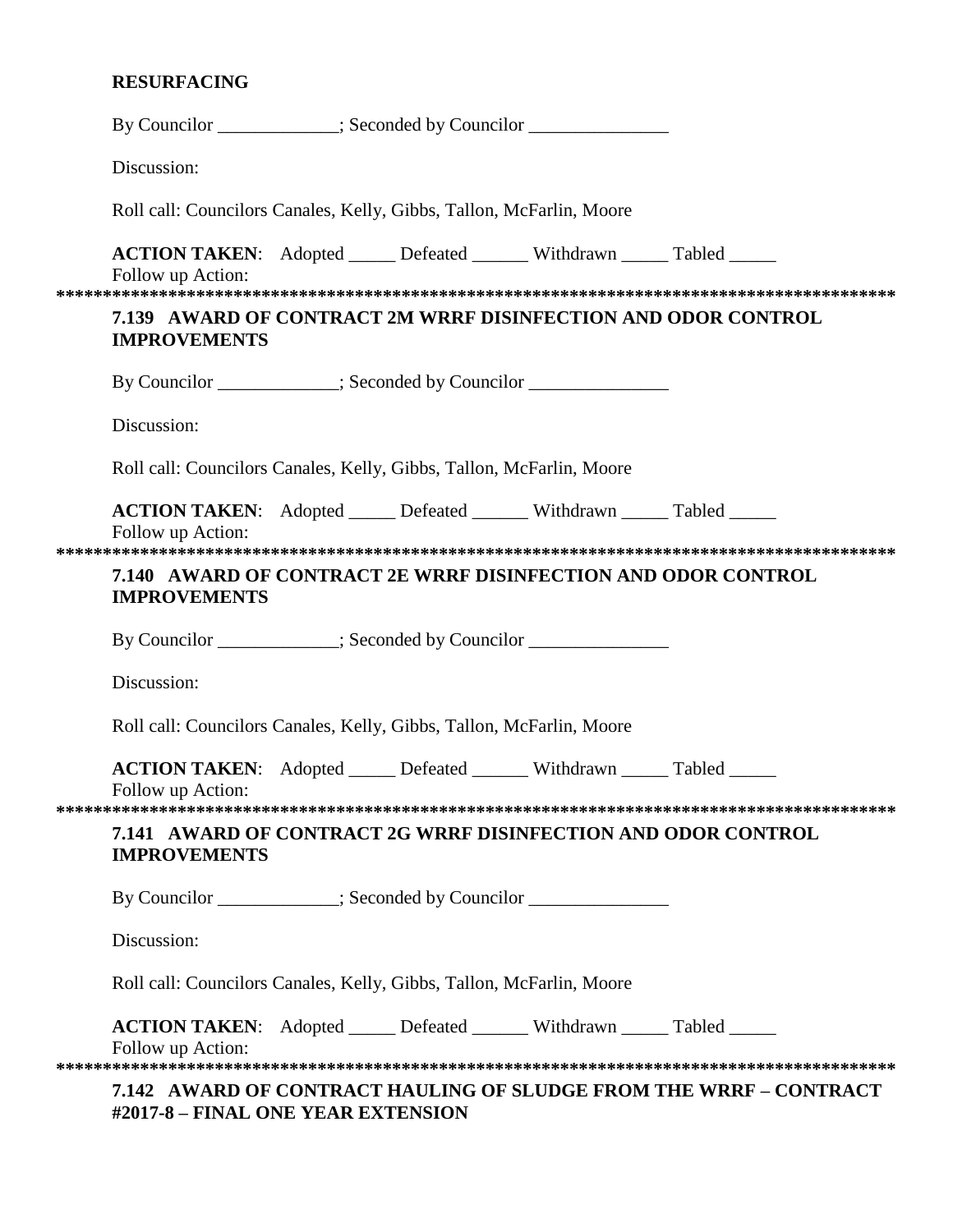| By Councilor ___________; Seconded by Councilor ______________                                       |  |                                                                    |
|------------------------------------------------------------------------------------------------------|--|--------------------------------------------------------------------|
| Discussion:                                                                                          |  |                                                                    |
| Roll call: Councilors Canales, Kelly, Gibbs, Tallon, McFarlin, Moore                                 |  |                                                                    |
| ACTION TAKEN: Adopted _____ Defeated ______ Withdrawn _____ Tabled _____<br>Follow up Action:        |  |                                                                    |
| <b>WRRF AND CITY OF PLATTSBURGH</b>                                                                  |  | 7.143 AWARD OF CONTRACT #WRRF 2021-02: ELECTRICAL SERVICES FOR THE |
| By Councilor ___________; Seconded by Councilor ______________                                       |  |                                                                    |
| Discussion:                                                                                          |  |                                                                    |
| Roll call: Councilors Canales, Kelly, Gibbs, Tallon, McFarlin, Moore                                 |  |                                                                    |
| ACTION TAKEN: Adopted _____ Defeated ______ Withdrawn _____ Tabled _____<br>Follow up Action:        |  |                                                                    |
|                                                                                                      |  |                                                                    |
| The City Operations Committee requested Resolutions #7.144-7.146 be placed on the agenda.            |  |                                                                    |
| 7.144 AUTHORIZE EXTENSION OF CRETE MANAGEMENT AGREEMENT                                              |  |                                                                    |
| By Councilor __________; Seconded by Councilor ______________                                        |  |                                                                    |
| Discussion:                                                                                          |  |                                                                    |
| Roll call: Councilors Canales, Kelly, Gibbs, Tallon, McFarlin, Moore                                 |  |                                                                    |
| <b>ACTION TAKEN:</b> Adopted _____ Defeated ______ Withdrawn _____ Tabled _____<br>Follow up Action: |  |                                                                    |
|                                                                                                      |  |                                                                    |
| <b>FOR VILAS HOME EXPANSION</b>                                                                      |  | 7.145 AUTHORIZE EXECUTION OF AGREEMENTS ASSOCIATED WITH CDBG GRANT |
| By Councilor ___________; Seconded by Councilor _______________                                      |  |                                                                    |
| Discussion:                                                                                          |  |                                                                    |
|                                                                                                      |  |                                                                    |
| Roll call: Councilors Canales, Kelly, Gibbs, Tallon, McFarlin, Moore                                 |  |                                                                    |
| <b>ACTION TAKEN:</b> Adopted _____ Defeated ______ Withdrawn _____ Tabled _____<br>Follow up Action: |  |                                                                    |

#### **7.146 REAPPOINTMENT OF DAVID MONETTE LIBRARY BOARD OF TRUSTEES**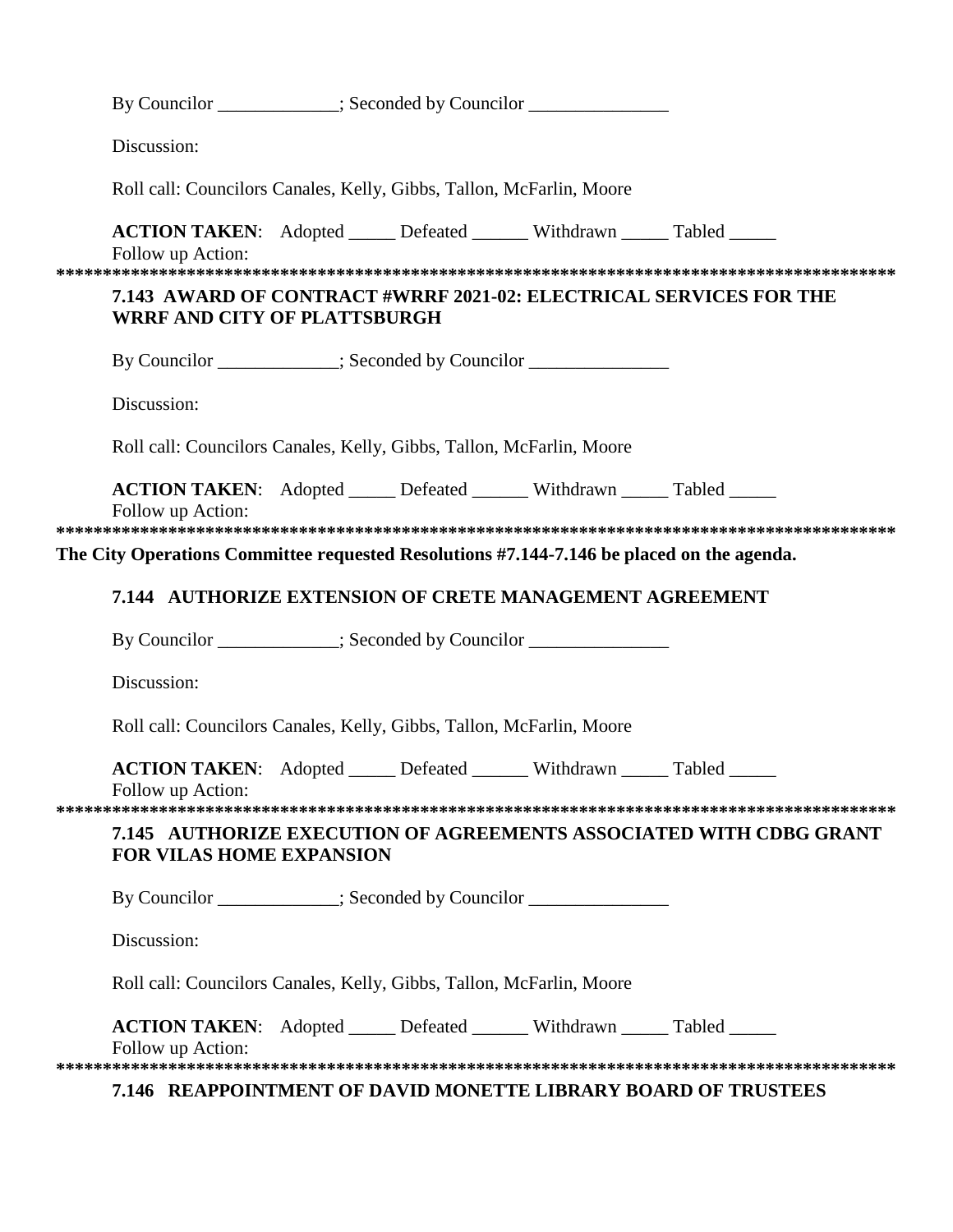Roll call: Councilors Canales, Kelly, Gibbs, Tallon, McFarlin, Moore

|             | <b>ACTION TAKEN:</b> Adopted ______ Defeated _______ Withdrawn _____ Tabled ______<br>Follow up Action: |  |  |  |
|-------------|---------------------------------------------------------------------------------------------------------|--|--|--|
|             | The Finance and Community Development Committee requested Resolutions #7.147-7.151 be placed on         |  |  |  |
| the agenda. |                                                                                                         |  |  |  |
|             | 7.147 AUTHORIZING SUBORDINATION AGREEMENT WITH CHAMPLAIN NATIONAL<br><b>BANK</b>                        |  |  |  |
|             | By Councilor ___________; Seconded by Councilor _______________                                         |  |  |  |
|             | Discussion:                                                                                             |  |  |  |
|             | Roll call: Councilors Canales, Kelly, Gibbs, Tallon, McFarlin, Moore                                    |  |  |  |
|             | <b>ACTION TAKEN:</b> Adopted _____ Defeated ______ Withdrawn _____ Tabled _____<br>Follow up Action:    |  |  |  |
|             |                                                                                                         |  |  |  |
|             | 7.148 AUTHORIZING NEW PLANNING BOARD FEE SCHEDULE                                                       |  |  |  |
|             | By Councilor ___________; Seconded by Councilor ______________                                          |  |  |  |
|             | Discussion:                                                                                             |  |  |  |
|             | Roll call: Councilors Canales, Kelly, Gibbs, Tallon, McFarlin, Moore                                    |  |  |  |
|             | <b>ACTION TAKEN:</b> Adopted ______ Defeated _______ Withdrawn _____ Tabled _____<br>Follow up Action:  |  |  |  |
|             |                                                                                                         |  |  |  |
|             | 7.149 UPDATED CITY BEACH ENTRY FEE SCHEDULE                                                             |  |  |  |
|             | By Councilor __________; Seconded by Councilor ______________                                           |  |  |  |
|             | Discussion:                                                                                             |  |  |  |
|             | Roll call: Councilors Canales, Kelly, Gibbs, Tallon, McFarlin, Moore                                    |  |  |  |
|             | <b>ACTION TAKEN:</b> Adopted _____ Defeated ______ Withdrawn _____ Tabled _____<br>Follow up Action:    |  |  |  |
|             | 7.150 AUTHORIZE BUDGET TRANSFER GENERAL FUND CITY RECREATION PARKS                                      |  |  |  |
|             | By Councilor ____________; Seconded by Councilor _______________                                        |  |  |  |
|             | Discussion:                                                                                             |  |  |  |
|             |                                                                                                         |  |  |  |

Roll call: Councilors Canales, Kelly, Gibbs, Tallon, McFarlin, Moore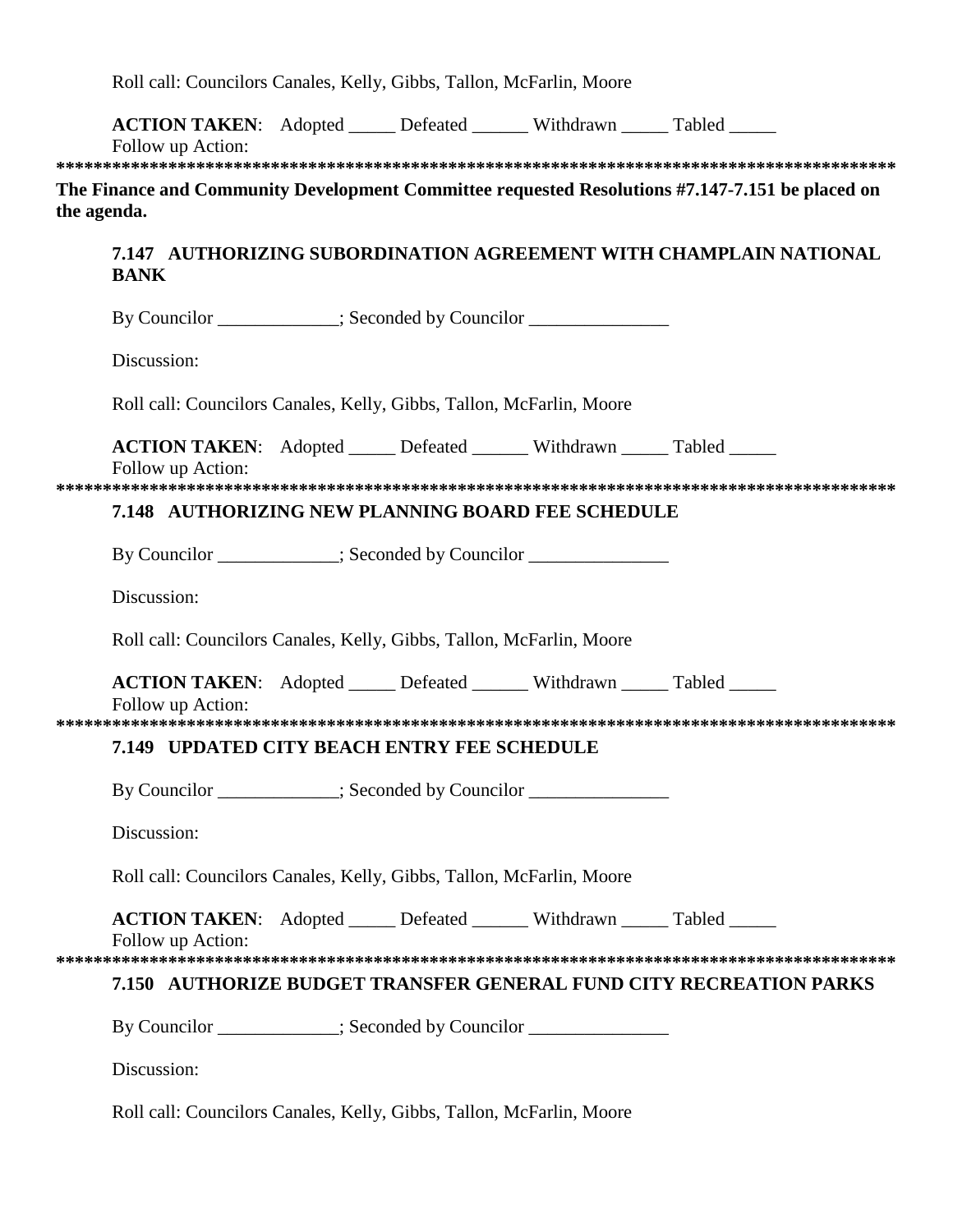|    | <b>ACTION TAKEN:</b> Adopted _____ Defeated ______ Withdrawn _____ Tabled _____<br>Follow up Action:                                                                                 |  |                                                                        |
|----|--------------------------------------------------------------------------------------------------------------------------------------------------------------------------------------|--|------------------------------------------------------------------------|
|    | <b>SERVICES</b>                                                                                                                                                                      |  | 7.151 AUTHORIZE BUDGET TRANSFER GENERAL FUND FOR STRIPING CONTRACT     |
|    | By Councilor ___________; Seconded by Councilor _______________                                                                                                                      |  |                                                                        |
|    | Discussion:                                                                                                                                                                          |  |                                                                        |
|    | Roll call: Councilors Canales, Kelly, Gibbs, Tallon, McFarlin, Moore                                                                                                                 |  |                                                                        |
|    | <b>ACTION TAKEN:</b> Adopted _____ Defeated ______ Withdrawn _____ Tabled _____<br>Follow up Action:                                                                                 |  |                                                                        |
|    | The MLD Board was polled on Resolution #7.152 on June 10, 2021                                                                                                                       |  |                                                                        |
|    | EQUIPMENT AT ST. LAWRENCE NO. 1 AND NO. 2 SUBSTATIONS.                                                                                                                               |  | 7.152 APPROVAL OF PMLD BID NO. 2021-4-1 FOR NERC TESTING OF RELAYS AND |
|    | By Councilor ___________; Seconded by Councilor _______________                                                                                                                      |  |                                                                        |
|    | Discussion:                                                                                                                                                                          |  |                                                                        |
|    | Roll call: Councilors Canales, Kelly, Gibbs, Tallon, McFarlin, Moore                                                                                                                 |  |                                                                        |
|    | <b>ACTION TAKEN:</b> Adopted _____ Defeated ______ Withdrawn _____ Tabled _____<br>Follow up Action:<br>The Public Safety Committee was polled on Resolution #7.153 on June 17, 2021 |  |                                                                        |
|    |                                                                                                                                                                                      |  | 7.153 BUDGET TRANSFER – GENERAL FUND POLICE SEPTIC PUMPS REPLACEMENT   |
|    | By Councilor ___________; Seconded by Councilor _______________                                                                                                                      |  |                                                                        |
|    | Discussion:                                                                                                                                                                          |  |                                                                        |
|    | Roll call: Councilors Canales, Kelly, Gibbs, Tallon, McFarlin, Moore                                                                                                                 |  |                                                                        |
|    | ACTION TAKEN: Adopted _____ Defeated ______ Withdrawn _____ Tabled _____<br>Follow up Action:                                                                                        |  |                                                                        |
| 8. | <b>EXECUTIVE SESSION:</b> (if applicable, on motion)                                                                                                                                 |  |                                                                        |
| 9. | <b>NEW BUSINESS:</b>                                                                                                                                                                 |  |                                                                        |